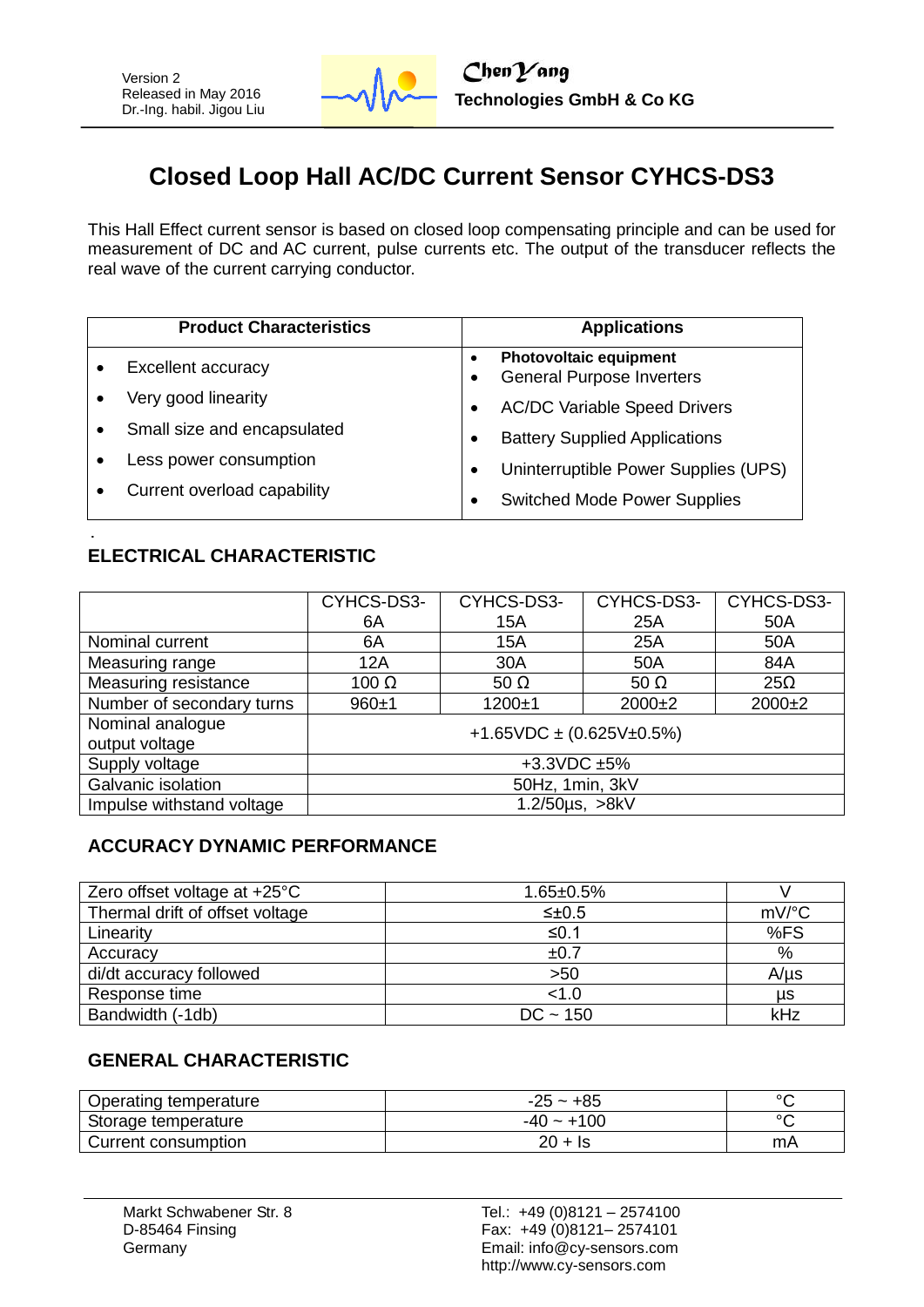

### **Dimensions (mm)**



### **Wiring diagram**

| Number of<br>Primary<br>turns | Nominal current (A)                     | Output voltage<br>(V) | Primary<br>resistance<br>$(m\Omega)$ | Primary<br>inductance<br>(Hu) | Pin connection                                         |
|-------------------------------|-----------------------------------------|-----------------------|--------------------------------------|-------------------------------|--------------------------------------------------------|
| 1                             | $\pm 6$ ( $\pm 15, \pm 25, \pm 50$ )    | $1.65 \pm 0.625$      | 0.18                                 | 0.013                         | 4 OUT<br>6<br>5<br>IN<br>2<br>3                        |
| 2                             | $\pm 3$ ( $\pm 7.5, \pm 12.5, \pm 25$ ) | $1.65 \pm 0.625$      | 0.81                                 | 0.05                          | 4 OUT<br>5<br>6<br>$\circ$<br>3<br>IN<br>2             |
| 3                             | $\pm 2(\pm 5, \pm 8.3, \pm 16.6)$       | $1.65 \pm 0.625$      | 1.62                                 | 0.12                          | 5<br>4 OUT<br>6<br>$\circ$<br>$\Omega$<br>О<br>3<br>ΙN |

## **Application Notes**

There are two inputs methods: 1) Cable Input using the sensor hole; 2) PCB Input using the input pins. You should only use one of these input models.

For the cable input model the current cable should be passed through the hole of the sensor. Taking the sensor CYHCS-DS3-6A as example, the nominal current is 6A if the cable is passed through the hole one time. The nominal current is 3A or 2A if the cable is wired throgh the hole 2 or 3 times. In this input model please don't use the input pins.

For PCB input model one should wire the sensor according to the input pin connection shown in the above table. The 3 wiring diagrams correspond to the number of primary turns 1, 2 and 3. In this input model please don't use the hole of sensor as input.